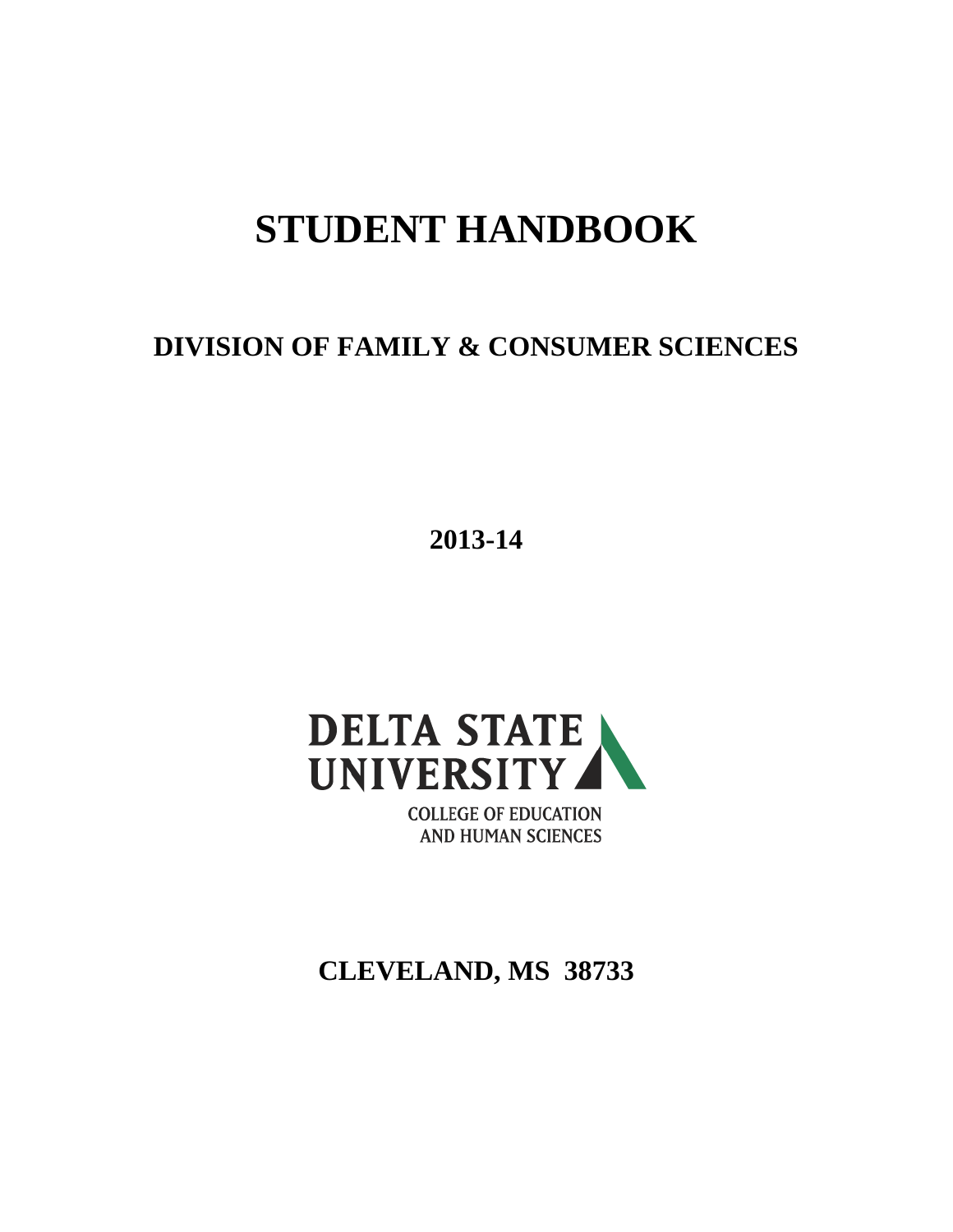# TABLE OF CONTENTS

| Introduction                                             | $\mathbf{1}$   |
|----------------------------------------------------------|----------------|
| Major Areas of Study                                     | $\mathbf{1}$   |
| <b>Advisors</b>                                          | $\mathbf{1}$   |
| Dropping and Adding a Class                              | 1              |
| Internship                                               | $\mathbf{1}$   |
| <b>Student Associations</b>                              | $\overline{2}$ |
| Portfolio Requirements                                   | 4              |
| Assignments                                              | $\overline{4}$ |
| <b>Exit Interview</b>                                    | 5              |
| Calendar                                                 | 5              |
| <b>Suggested Course Sequence for Child Development</b>   | 6              |
| <b>Suggested Course Sequence for Nutrition/Dietetics</b> | 7              |
| Suggested Course Sequence for Fashion Merchandising 8    |                |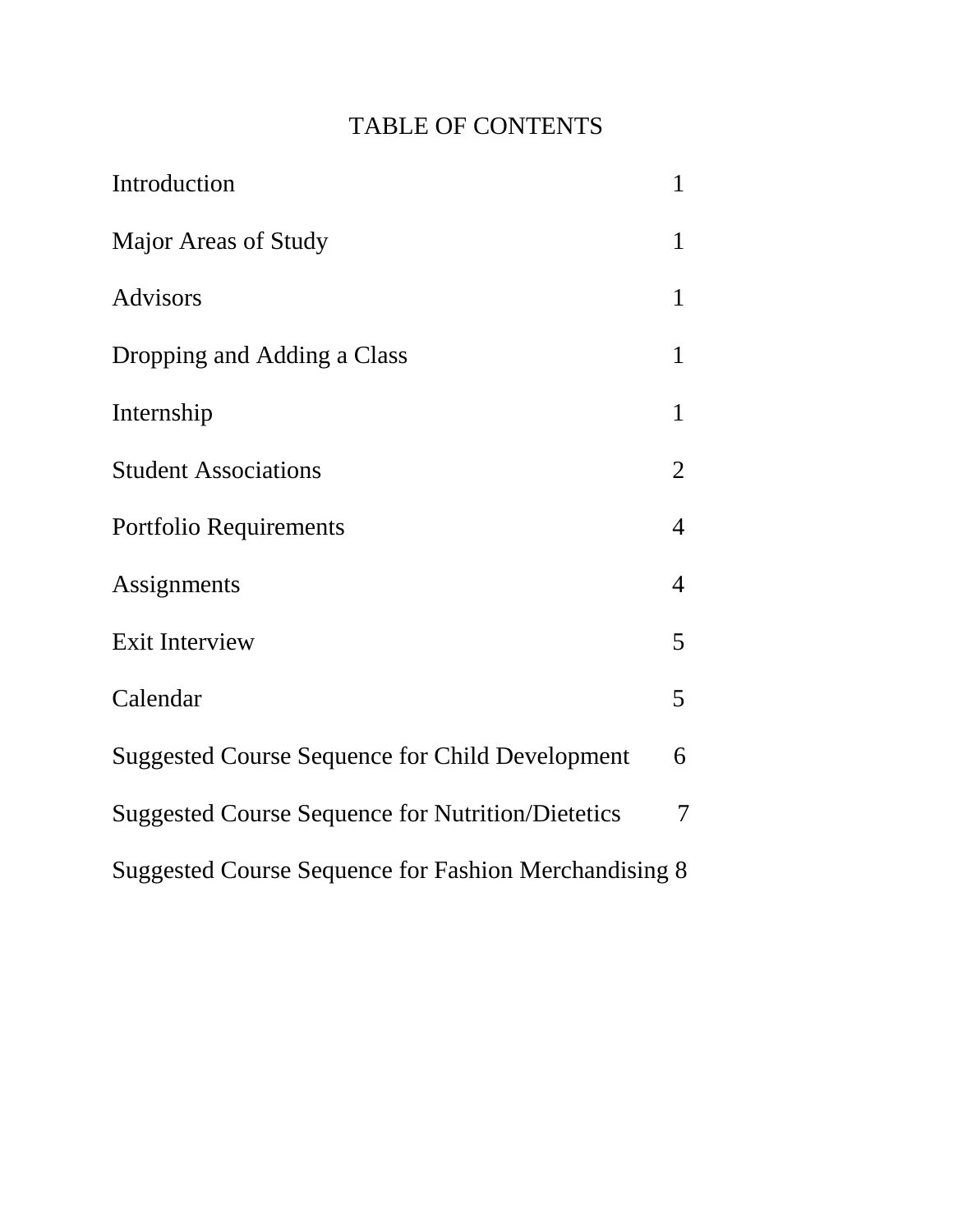# **INTRODUCTION**

Welcome to the Division of Family & Consumer Sciences. This is a guide for you to use during your time in the Division. This guide will answer a number of questions you might have throughout your semesters at Delta State University. **The catalog under which you entered is your official guide; this is supplementary information.**

### **MAJOR AREAS OF STUDY**

The Division of Family & Consumer Sciences offers the following degrees:

- Bachelor of Science in Family & Consumer Sciences with concentrations in:
- Child Development
- Fashion Merchandising
- Nutrition/Dietetics

Concentration in Child Development requires that students select an appropriate minor to assist them in attaining their career goals.

Concentration in Fashion Merchandinsing requires a double minor in Business Aministration and a minor emphasis in Art.

# **ADVISORS**

The Division Chair assigns advisors. Generally faculty members advise students concentrating in the area in which they teach. Students should contact their advisors at least once each semester when planning classes to take the next term. More contacts may be beneficial and are encouraged. Students should confer with their advisors for signatures on registration, preregistration, and drop and add forms.

#### **DROPPING AND ADDING A CLASS**

When necessary to drop or add a class, a student needs to see her/his advisor to complete a drop or add form. Students should schedule appointments to discuss a change before requesting a signature. The advisor will need to make a notation in the student's folder of the drop or add; therefore, the individual's advisor needs to be seen, rather than another faculty member. The Division Chair and College Dean also must sign drop/add forms. The student needs to leave a message for the advisor to contact her/him regarding the need to drop or add a class. An appointment usually can be scheduled by the next day. Planning ahead and being professional is essential as a student and later in the professional world.

#### **INTERNSHIP**

Internships are required for each major. In Nutrition/Dietetics, this experience is referred to as Supervised Practice. Specific information and requirements for the other concentrations are specified in the *Internship Manual: Division of Family & Consumer Sciences.* Students in Child Development will intern in the DSU Child Development Center. Students in Fashion Merchandising are responsible for researching possible internships. This would involve correspondence with and/or visits to these possible sites. Students should consult their advisor. An application must be completed two semesters prior to completing their internship experience. A faculty committee reviews the application. This committee ultimately approves the internship placement. A contract is then signed with the agency, business, or program.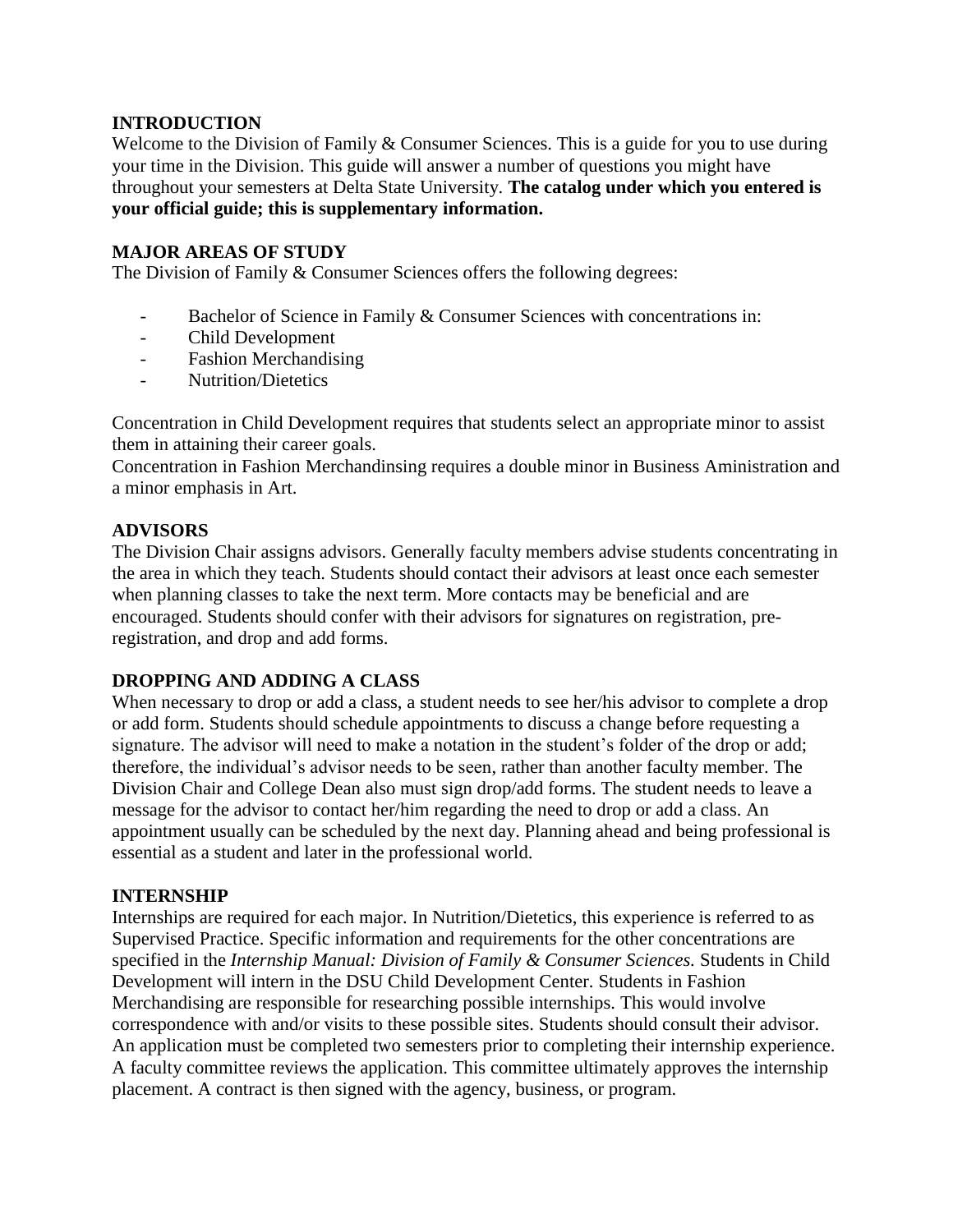# *Specific objectives are established for internships. The interns will communicate with their advisors weekly.*

Credit given for the FCS 488 Internship is based upon the amount of hours worked by the student. Students receiving 3 hours credit must work 200 hours; those receiving 6 hours credit must work 400 hours.

The Coordinated Program in Dietetics requires a minimum of 1200 clock hours in a variety of settings. These supervised practice experiences lead to the acquisition of skills and knowledge that meet or exceed the competency level expected of entry-level dietitians. Approximately 1200 hours are completed over three to four semesters for a total of 20 credit hours.

# *STUDENT ASSOCIATIONS*

Membership in student associations is encouraged. Membership will increase contact with faculty, as well as other professionals throughout the state. Membership is also essential to help qualify a student for awards or scholarships offered within the Division.

Currently, three student associations are sponsored by faculty in FCS: Student Association of Family & Consumer Sciences (SAFCS) Kappa Omicron Nu (KONu) Honor Society Student Dietetic Association (SDA)

In addition, students are encouraged to become student members of the Mississippi Association of Family & Consumer Sciences. Students admitted to the Coordinated Program in Dietetics are required to become associate members of the Academy of Nutrition and Dietetics (A.N.D.).

Professional certification is available through the American Association of Family & Consumers Sciences. Students should consider achieving this credential. To acquire the CFCS Credentials, one makes application, pays a fee and takes an examination administered at various sites around the nation. Completion of the process enables a professional to use the designation CFCS after their name.

#### **Student Association of Family & Consumer Sciences**

The Delta State Student Association of Family & Consumer Sciences (SAFCS) is established so that Family & Consumer Sciences majors can contribute fully to the growth and promotion of Family & Consumer Sciences and add to their own professional growth. College students who are interested in professional careers in Family & Consumer Sciences can be involved in programs and experiences that will provide an opportunity for:

- 1. An introduction into the profession of Family & Consumer Sciences
- 2. The development of professional attitudes and competencies
- 3. The application of classroom experiences
- 4. An involvement with the program of the American Association of Family & Consumer Sciences and the Mississippi Association of Family & Consumer Sciences.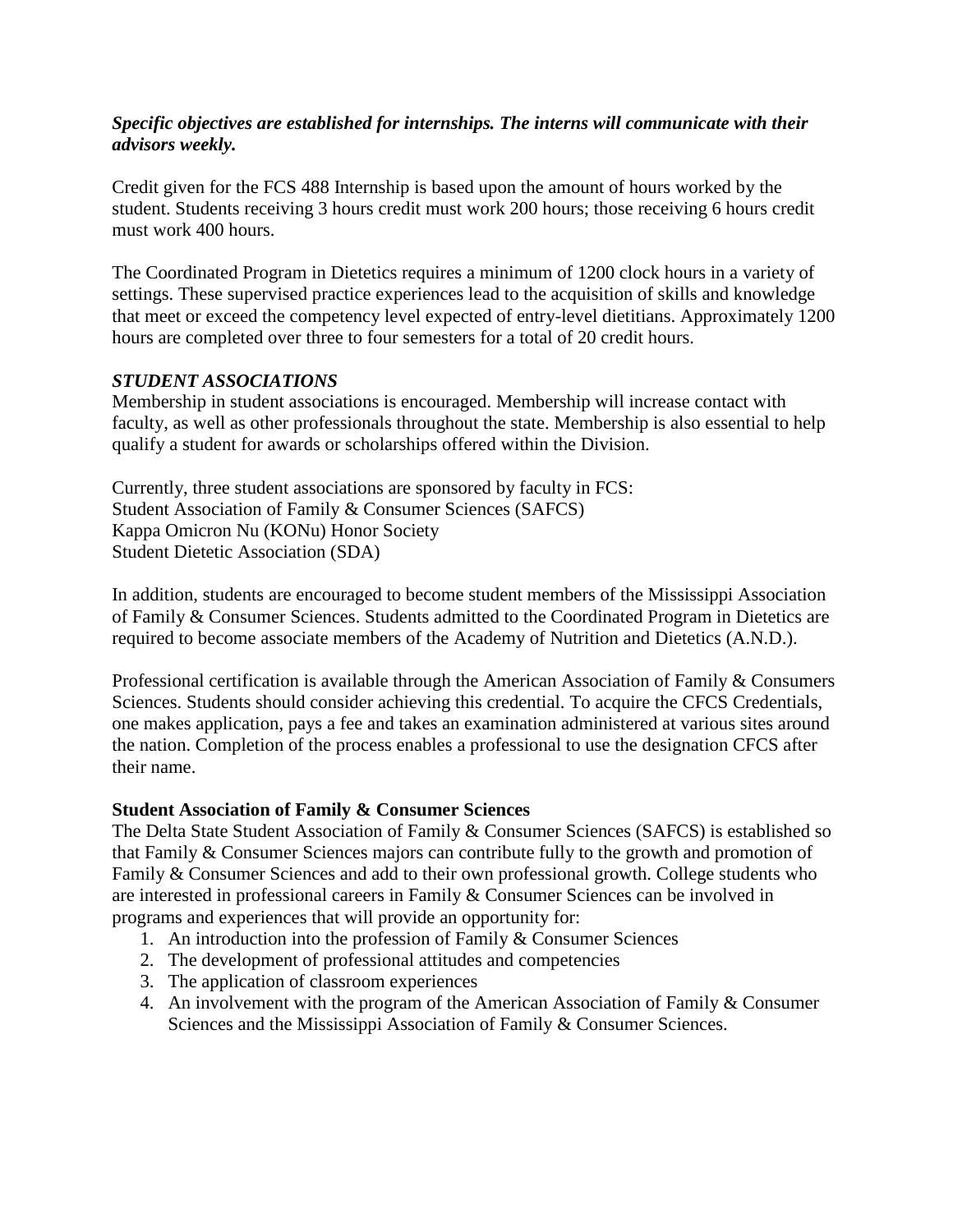To become a member of SAFCS at Delta State University a student must be an undergraduate student enrolled in a Family & Consumer Sciences program leading to a baccalaureate degree or be a student with a minor in Family & Consumer Sciences.

# **American Association of Family & Consumer Sciences**

The American Association of Family & Consumer Sciences (AAFCS) is a national professional association. Membership in this Association provides membership in the state affiliate, the Mississippi Association of Family & Consumer Sciences (MAFCS). Being a member of the student association discussed above is a first step. Student membership in AAFCS is available and encouraged. Information is available on the AAFCS Website.

# **Academy of Nutrition and Dietetics (A.N.D.)**

Students admitted to the Coordinated Program in Dietetics are required to become associate members of the Academy of Nutrition and Dietetics. The annual student membership fee is \$50.00. Student members receive monthly issues of the *Journal of the Academy of Nutrition and Dietetics* and the *Student Scoop*, published five times per year. In addition, student members may hold appointed positions at the national and state levels as designated by the House of Delegates of A.N.D., and may vote in state and national elections.

Two other credentials are options for students who concentrate in nutrition and dietetics and complete the coordinated program in dietetics. These credentials indicate professional expertise. The RD (Registered Dietitian) is a professional designation granted by the Commission on Dietetic Registration after completion of the Registration Examination for Dietitians. A second credential, LD (Licensed Dietitian), will need to be obtained in those states that require licensure. Mississippi is a state that requires dietitians to be licensed. This credential can be obtained in Mississippi after passing the Registration Examination for Dietitians and paying the fee for licensure.

# **Kappa Omicron Nu**

Kappa Omicron Nu is a national honor society for Family and Consumer Sciences. The mission of Kappa Omicron Nu is to empower leaders through scholarship, research, and leadership. This mission enables the organization and chapters to prepare scholars and researchers in the  $21<sup>st</sup>$ century. Kappa Omicron Nu provides not only recognition and honor, but also lifelong opportunities for networking, personal growth, and professional growth through education and service. Membership identifies one throughout life as one who has a distinguished academic record and potential as a professional. An invitation to membership is extended to students who exemplify the high ideals of Kappa Omicron Nu and who meet the requirements of eligibility. There is an initiation fee.

To be eligible for membership, a student must:

- have declared a major in Family and Consumer Sciences
- have completed 45 semester hours or the equivalent, with at least 23 hours in residence at Delta State University
- have earned a minimum of 3.0 GPA on a 4.0 scale
- rank in the top 25 percent of their class
- be recommended by the faculty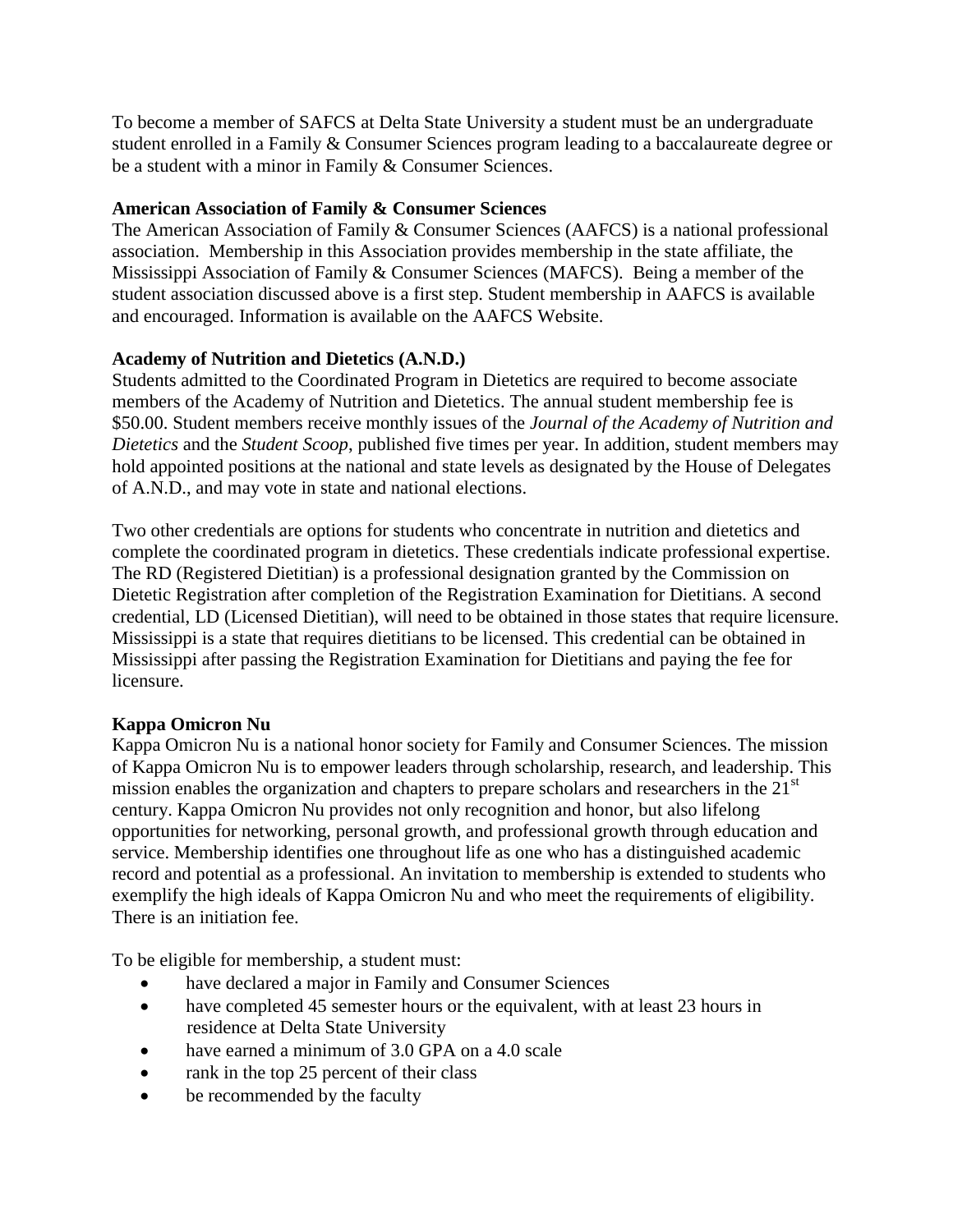Membership in Kappa Omicron Nu provides access to:

- scholarships, fellowships, and grants
- internship scholarships
- a national network of colleagues
- participation in a learning community
- newsletters and a refereed scholarly journal
- local and national leadership opportunities
- publication opportunities
- preference for federal jobs

# **PORTFOLIO REQUIREMENTS**

Each student in the Division will be required to complete a portfolio. A portfolio is a tool to market an individual professionally. It is a vehicle to organize and to present selected accomplishments of an individual seeking a professional position. It is a focused presentation of university and professional achievements. The purpose of a professional portfolio is to provide evidence of organizational ability and writing skills. The portfolio also displays documents, selected experiences, and accomplishments including, but not limited to projects, reports, internships and work experiences completed during college and professional career.

#### **ASSIGNMENTS**

All assignments required by the Division of Family & Consumer Sciences are to be completed using a word processing program on a computer. These assignments need to be saved electronically until graduation and used in developing the portfolio.

#### **EXIT INTERVIEW**

Each student majoring in an area of Family & Consumer Sciences is required to do an exit interview before graduation. This should be done the last semester at Delta State University and is coordinated by the student's advisor and the Division Chair. This is an opportunity to review your experience at Delta State University.

| <b>TENTATIVE CALENDAR</b>                                                     |  |  |  |  |  |
|-------------------------------------------------------------------------------|--|--|--|--|--|
| <b>Attend Welcome Back Cookout</b>                                            |  |  |  |  |  |
| Verify/Complete Personal Data Update                                          |  |  |  |  |  |
| Submit Application for Graduation, if planning to graduate in December.       |  |  |  |  |  |
| Attend possible SAFCS Meeting                                                 |  |  |  |  |  |
| <b>Attend SAFCS Christmas Party</b>                                           |  |  |  |  |  |
| Schedule appointment with advisor and complete pre-registration for Spring    |  |  |  |  |  |
| Prepare admission form and teacher/faculty recommendation forms for           |  |  |  |  |  |
| admission into Internship Program two semesters later                         |  |  |  |  |  |
| If graduating, schedule exit interview with Division Chair and faculty member |  |  |  |  |  |
| Verify/Complete Personal Data Update                                          |  |  |  |  |  |
|                                                                               |  |  |  |  |  |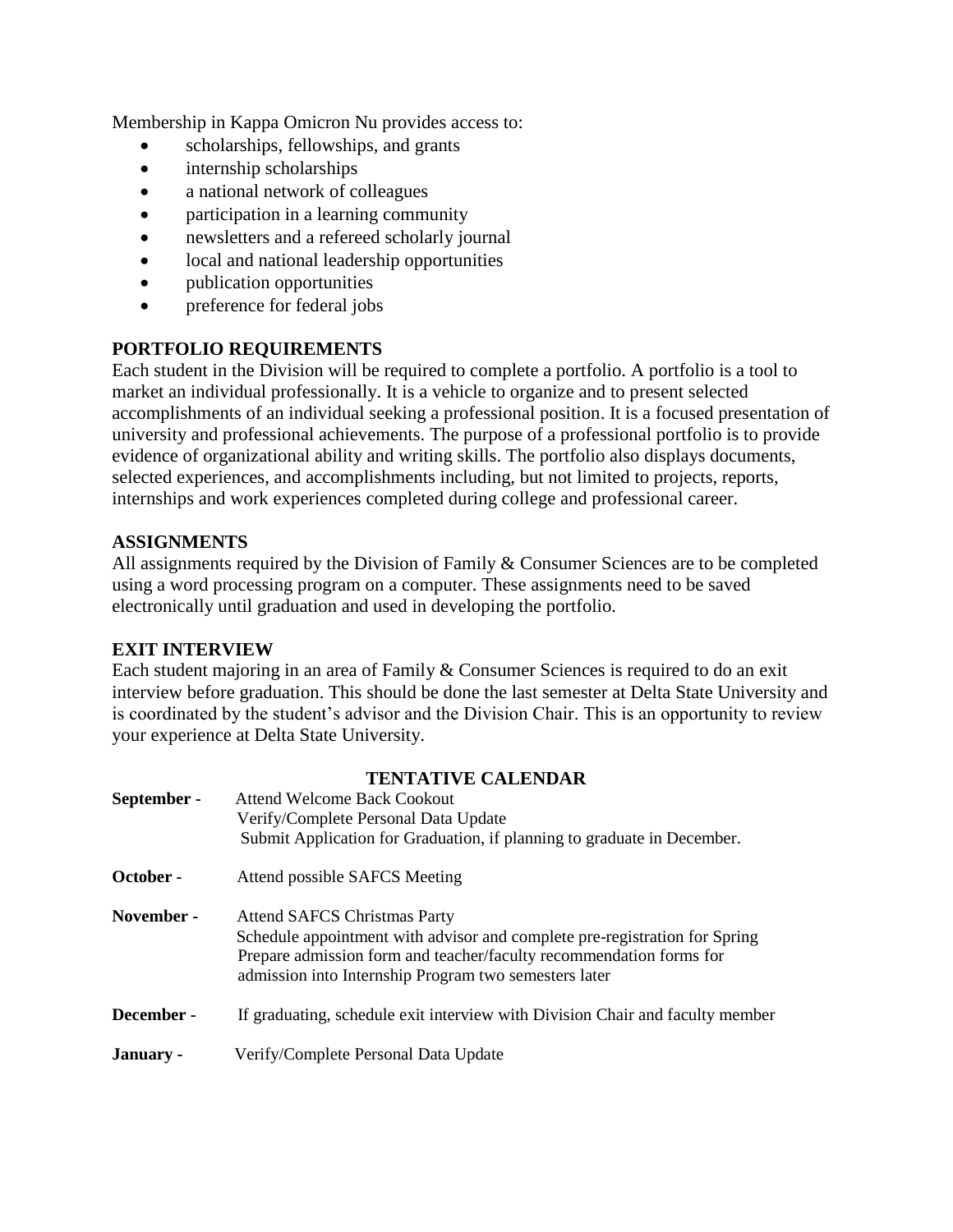| <b>February -</b> | <b>Attend SAFCS Meeting</b><br>Submit application(s) for scholarship(s)<br>Submit application for Graduation, if planning to graduate in May (a year later) and<br>summer (a year later)                                                                                                                                  |  |  |  |  |  |  |
|-------------------|---------------------------------------------------------------------------------------------------------------------------------------------------------------------------------------------------------------------------------------------------------------------------------------------------------------------------|--|--|--|--|--|--|
| April -           | Attend possible SAFCS Meeting-Election/Appointment of Officers<br>Schedule appointment with advisor and complete pre-registration for summer and fall<br>Prepare admission form and teacher/faculty recommendation forms for admission into<br>Internship program two semesters later<br>Honorees attend Honors Reception |  |  |  |  |  |  |
| April/May -       | If graduating, schedule exit interview with Division Chair and faculty member                                                                                                                                                                                                                                             |  |  |  |  |  |  |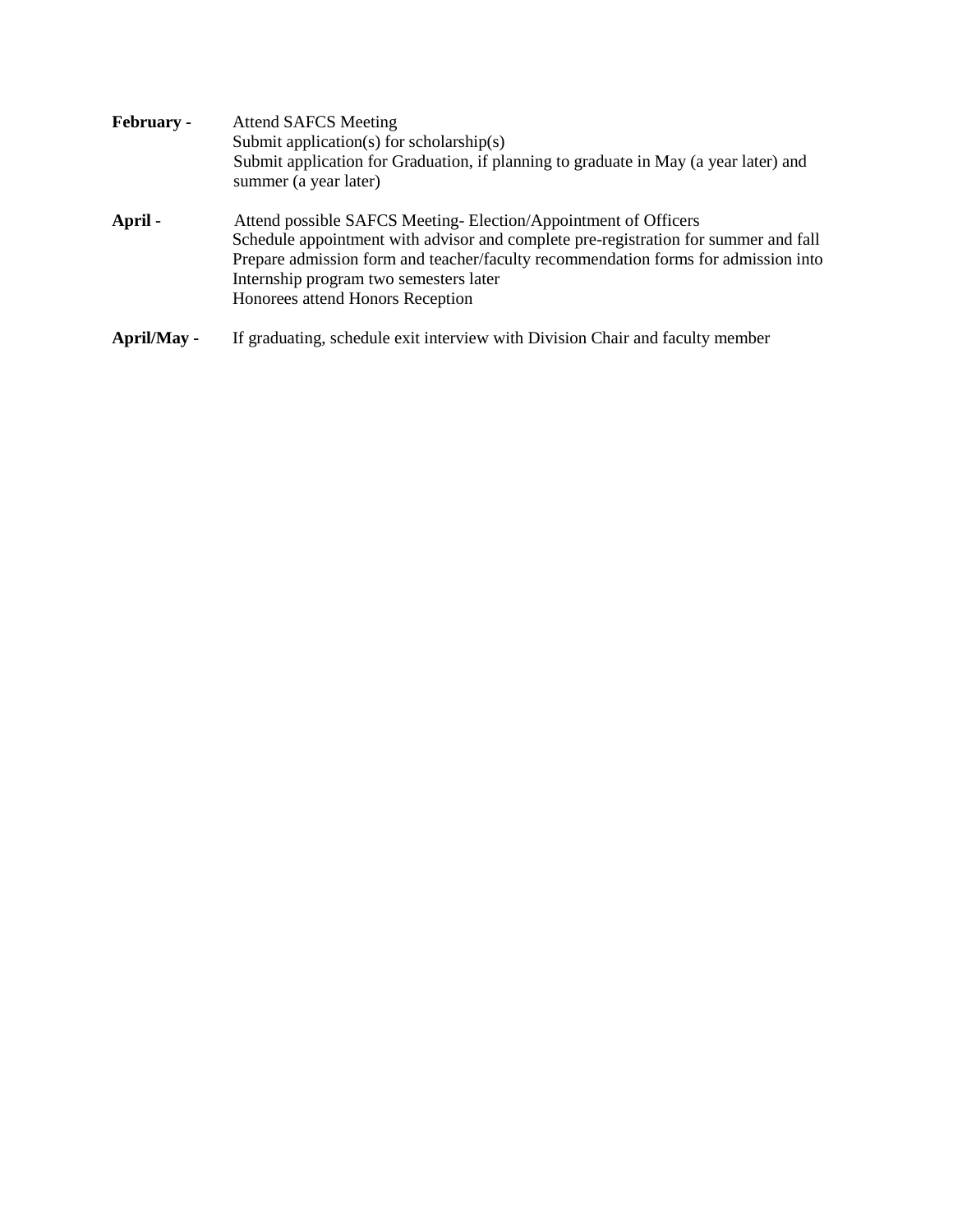#### DSU Catalog **RECOMMENDED COURSE SEQUENCE** 2013-2014 **B.S. IN FAMILY AND CONSUMER SCIENCES CONCENTRATION: CHILD DEVELOPMENT FRESHMAN YEAR**

| Fall                                                                                | Hrs.                | Comp.                 | Spring                                                                                        | Hrs.           | Comp. |
|-------------------------------------------------------------------------------------|---------------------|-----------------------|-----------------------------------------------------------------------------------------------|----------------|-------|
| ENG 101 English Comp                                                                | 3                   |                       | ENG 102 or 103 English Comp                                                                   | 3              |       |
| History 100 or 200 level                                                            | 3                   |                       | History 100 or 200 level                                                                      | 3              |       |
| Fine Arts: ART 101, 212, 401,                                                       |                     |                       | Lab Science                                                                                   | 3              |       |
| 402 MUS 114,115                                                                     | 3                   |                       | FCS 151 Concepts of the                                                                       |                |       |
| FCS 150 Concepts of the                                                             |                     |                       | Family System II (S)                                                                          | $\mathfrak{Z}$ |       |
| Family System I (F)                                                                 | 3                   |                       | MAT 103 or 104                                                                                | 3              |       |
| BIO 110 Biology & Human                                                             | $\overline{3}$      |                       | Elective or minor req.                                                                        | $2 - 3$        |       |
| Concerns                                                                            | 15                  |                       |                                                                                               | $17 - 18$      |       |
|                                                                                     |                     | <b>SOPHOMORE YEAR</b> |                                                                                               |                |       |
| PSY 101 Gen. Psy.                                                                   | 3                   |                       | Perspectives on Society *                                                                     | 3              |       |
| <b>CIS 205</b>                                                                      | 3                   |                       | English Lit                                                                                   | 3              |       |
| English Lit.                                                                        | 3                   |                       | FCS 330 Infant Dev.                                                                           | 3              |       |
| FCS 326 Child Dev.                                                                  | 3                   |                       | (Pre: FCS 326 or equiv.)                                                                      |                |       |
| COM 101 Fund. Speech                                                                | 3                   |                       | Elective or minor req.                                                                        | 3              |       |
| CSP 340 Survey of Exc. Child                                                        | $\overline{3}$      |                       | HSE 244 First Aid/CPR                                                                         | $\overline{3}$ |       |
|                                                                                     | 18                  |                       |                                                                                               | 15             |       |
|                                                                                     |                     | <b>JUNIOR YEAR</b>    |                                                                                               |                |       |
| FCS 312 Meals                                                                       | 3                   |                       | FCS 270 Ind/Family Dev. (S)                                                                   | 3              |       |
| FCS 328 Education for                                                               |                     |                       |                                                                                               |                |       |
| Parenthood (Pre: FCS 326)                                                           | 3                   |                       | FCS 377 Methods and Mat.                                                                      | 3              |       |
| Perspectives on Society *                                                           | 3                   |                       | (Pre: FCS 326) (S)                                                                            |                |       |
| FCS 325 Marriage &Family<br>Living & Sex Ed<br>(Pre: FCS 326) (F)                   | 3                   |                       | Elective or minor req.                                                                        | 3              |       |
| ENG 300 or 301                                                                      | $1 - 3$             |                       | Elective or minor req.                                                                        | $4-9$          |       |
| Elective or minor req.                                                              | $\overline{3}$      |                       |                                                                                               | $13 - 18$      |       |
|                                                                                     | $16-18$             |                       |                                                                                               |                |       |
|                                                                                     |                     | <b>SENIOR YEAR</b>    |                                                                                               |                |       |
| FCS 378 Principles & Proc.                                                          | 3                   |                       | FCS 444 Child Nut. (S)                                                                        | 3              |       |
| Elective or minor req.                                                              | 3                   |                       | FCS 476 Practicum in Child                                                                    |                |       |
| CEL 314 Early Literacy                                                              |                     |                       | Development Admin.                                                                            | 3              |       |
| Instruction                                                                         | 3                   |                       | (Pre: FCS 330, 377) (S)                                                                       |                |       |
| FCS 494 Philosophy                                                                  |                     |                       | FCS 447 Prof. Dev.                                                                            | 3              |       |
| $&$ Issues $(F)$                                                                    | 1                   |                       |                                                                                               |                |       |
| Elective or minor req.                                                              | ⌒<br>$\overline{z}$ |                       | FCS 488 Internship                                                                            | $3 - 6$        |       |
|                                                                                     | 13                  |                       |                                                                                               | $12 - 15$      |       |
| Students select an appropriate minor to assist them in attaining their career goals |                     |                       |                                                                                               |                |       |
| $F =$ offered Fall semester only $S =$ offered Spring semester only<br>Key:         |                     |                       | $Pre = Prerequires$                                                                           |                |       |
|                                                                                     |                     |                       | *Perspectives on Society: ANT 101, ECO 210, 211, GEO 201, 303, PHI 201, PSC 103, 201, SOC 101 |                |       |
|                                                                                     |                     |                       | Electives (To total 124 hrs.)                                                                 |                |       |
| <b>Required Courses</b>                                                             |                     | Grade                 |                                                                                               |                | Grade |
|                                                                                     |                     |                       |                                                                                               |                |       |
|                                                                                     |                     |                       |                                                                                               |                |       |
|                                                                                     |                     |                       |                                                                                               |                |       |
|                                                                                     |                     |                       |                                                                                               |                |       |
|                                                                                     |                     |                       |                                                                                               |                |       |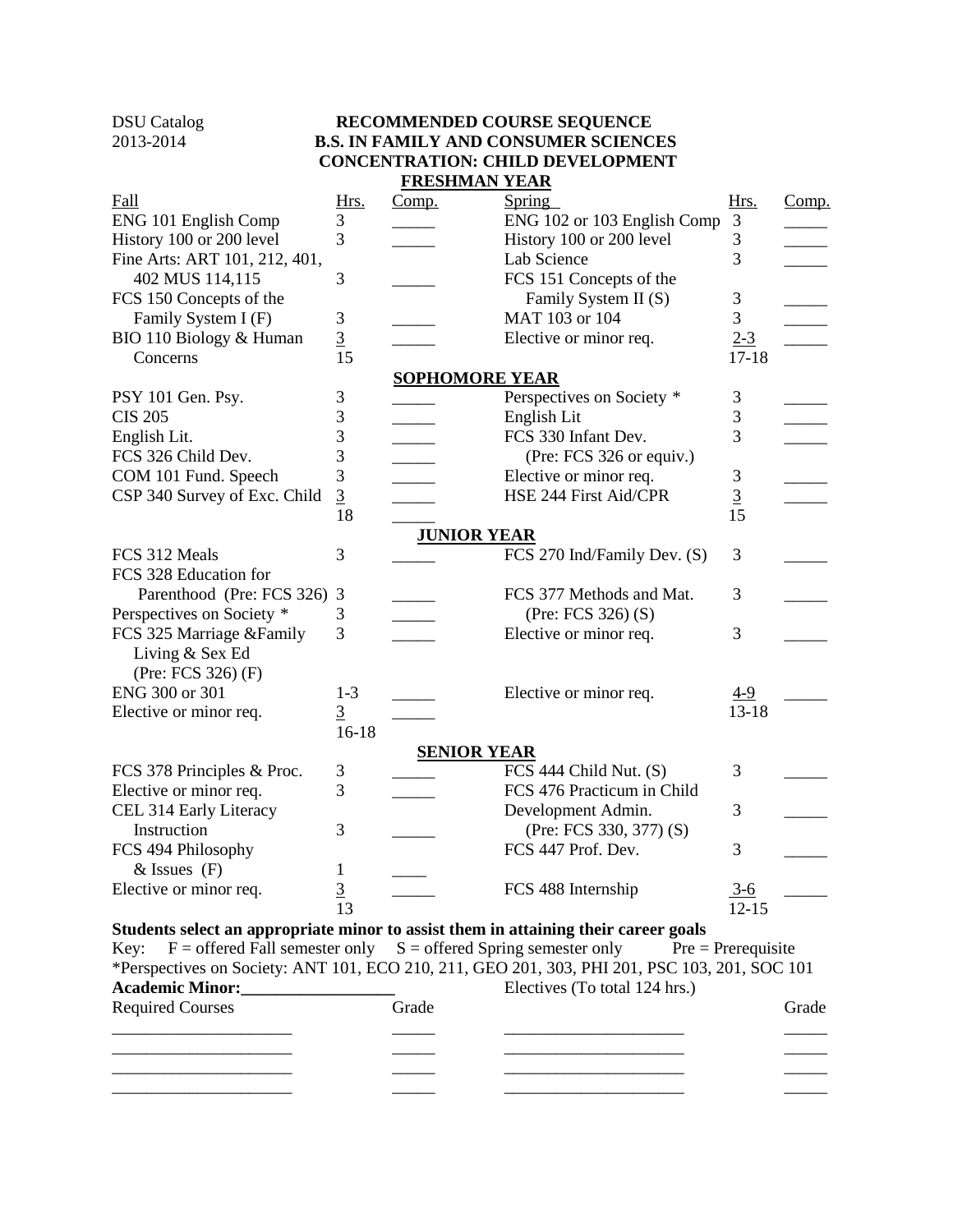| <b>Name</b>                                                                                                                                                                       |                |                    |                                                                                                                           |                |                          |     |
|-----------------------------------------------------------------------------------------------------------------------------------------------------------------------------------|----------------|--------------------|---------------------------------------------------------------------------------------------------------------------------|----------------|--------------------------|-----|
| Catalog Year                                                                                                                                                                      |                |                    | Advisor <u>Jan Haynes</u>                                                                                                 |                |                          |     |
| 2013-14                                                                                                                                                                           |                |                    | <b>Recommended Course Sequence</b><br><b>B.S.</b> in Family and Consumer Sciences<br>Concentration: Fashion Merchandising |                |                          |     |
|                                                                                                                                                                                   |                |                    | <b>FRESHMAN YEAR</b>                                                                                                      |                |                          |     |
| Fall                                                                                                                                                                              | Hrs.           | Comp.              | <b>Spring</b>                                                                                                             |                | Hrs.                     |     |
| ENG 101 English Comp                                                                                                                                                              | 3              |                    | ENG 102 English Comp                                                                                                      | 3              |                          |     |
| History                                                                                                                                                                           | 3              |                    | History                                                                                                                   | 3              |                          | Lab |
| 3<br>Science                                                                                                                                                                      |                |                    | 3<br>Lab Science                                                                                                          |                |                          |     |
| Fine Art: ART 101 Intro to Art                                                                                                                                                    | 3              |                    | MAT 103 or 104                                                                                                            | 3              |                          |     |
| FCS 150 Family System I                                                                                                                                                           | $\overline{3}$ |                    | FCS 151 Family System II                                                                                                  | 3              |                          |     |
|                                                                                                                                                                                   | 15             |                    |                                                                                                                           | 15             |                          |     |
|                                                                                                                                                                                   |                |                    | <b>SOPHOMORE YEAR</b>                                                                                                     |                |                          |     |
| Lit Elect                                                                                                                                                                         | 3              |                    | Lit Elect                                                                                                                 | 3              | $\overline{\phantom{a}}$ |     |
| ECO 210 Macro Eco.                                                                                                                                                                | 3              |                    | ECO 211 Micro Eco.                                                                                                        | 3              | $\overline{\phantom{a}}$ |     |
| ART (122, 150, 159, 175,                                                                                                                                                          |                |                    | SPE 101 Fund of Speech                                                                                                    | 3              |                          |     |
| 176, 230, or 406)                                                                                                                                                                 | $\mathfrak{Z}$ |                    | FCS 311 Apparel Analysis (S)                                                                                              | 3              |                          |     |
| PSY 101 General PSY                                                                                                                                                               | 3              |                    | ART (122, 150, 158, 159,                                                                                                  |                |                          |     |
| FCS 244 Dress Identity                                                                                                                                                            | 3              |                    | 175, 176, 230, or 406)                                                                                                    | $\overline{3}$ |                          |     |
| FCS 246 Fashion Industry                                                                                                                                                          | $\overline{3}$ |                    |                                                                                                                           | 15             |                          |     |
| 18                                                                                                                                                                                |                |                    |                                                                                                                           |                |                          |     |
|                                                                                                                                                                                   |                | <b>JUNIOR YEAR</b> |                                                                                                                           |                |                          |     |
| ACC 220 Fin. Acct. I                                                                                                                                                              | 3              |                    | ART (122, 150, 158, 159, 175,                                                                                             |                |                          |     |
|                                                                                                                                                                                   |                |                    | 176, 230, or 406)                                                                                                         | 3              |                          |     |
| MKT 300 Prin. Mkt.                                                                                                                                                                | 3              |                    | FCS 320 Hist. Cost. $(S)$                                                                                                 | 3<br>3         |                          |     |
| (Pre: ECO 210 or 211)                                                                                                                                                             |                |                    | MKT 321 Salesmanship                                                                                                      |                |                          |     |
| FCS 310 Textiles (F)                                                                                                                                                              | 3              |                    | (Pre: MKT 300)                                                                                                            |                |                          |     |
| CIS 205 Microcomp. App.<br>FCS 340 Consumers                                                                                                                                      | 3<br>3         |                    | FCS 314 Int. Env. Des. $(S)$<br>MKT 320 Mer. Plan (S)                                                                     | 3<br>3         |                          |     |
| ENG 300 or 301                                                                                                                                                                    | $1 - 3$        |                    | (Pre: MKT 300)                                                                                                            |                |                          |     |
|                                                                                                                                                                                   |                |                    | FCS or MKT elect                                                                                                          |                |                          |     |
| $16-18$                                                                                                                                                                           |                |                    | $\frac{3}{2}$<br>18                                                                                                       |                |                          |     |
|                                                                                                                                                                                   |                |                    | <b>SENIOR YEAR</b>                                                                                                        |                |                          |     |
| MKT 328 Retail Mgt.                                                                                                                                                               | 3              |                    | FCS 488 Internship                                                                                                        |                |                          |     |
| (Pre: MKT 300)                                                                                                                                                                    |                |                    | FCS 485 Fash. Mer. $(S)$                                                                                                  |                | $3 \quad -$              |     |
| FCS 494 Philosophy (F)                                                                                                                                                            | 1              |                    | (Pre: FCS 311, MKT 320)                                                                                                   |                |                          |     |
| FCS 484 Fash. Pro. $(F)$                                                                                                                                                          | 3              |                    | FCS 447 Prof. Dev.                                                                                                        |                |                          |     |
| CIS 235 Microcomp. App. II                                                                                                                                                        | 3              |                    | Elective                                                                                                                  |                |                          |     |
| MGT 300 Prin. of Mgt.                                                                                                                                                             |                |                    |                                                                                                                           | $11-13$        |                          |     |
| or MGT 327 Per. Mgt.                                                                                                                                                              |                |                    |                                                                                                                           |                |                          |     |
| Elective                                                                                                                                                                          | $rac{3}{2}$    |                    |                                                                                                                           |                |                          |     |
|                                                                                                                                                                                   | 16             |                    |                                                                                                                           |                |                          |     |
| Major includes a minor in Business Administration and a minor emphasis in Art<br>F=offered Fall semester only<br>Key:<br>S=offered Spring semester only<br>$Pre = Prerequiresite$ |                |                    |                                                                                                                           |                |                          |     |
| Electives                                                                                                                                                                         | Grade          |                    |                                                                                                                           |                | Grade                    |     |
|                                                                                                                                                                                   |                |                    |                                                                                                                           |                |                          |     |
|                                                                                                                                                                                   |                |                    |                                                                                                                           |                |                          |     |
|                                                                                                                                                                                   |                |                    |                                                                                                                           |                |                          |     |
|                                                                                                                                                                                   |                |                    |                                                                                                                           |                |                          |     |
| Name:                                                                                                                                                                             |                |                    | Expected to Graduate:                                                                                                     |                |                          |     |